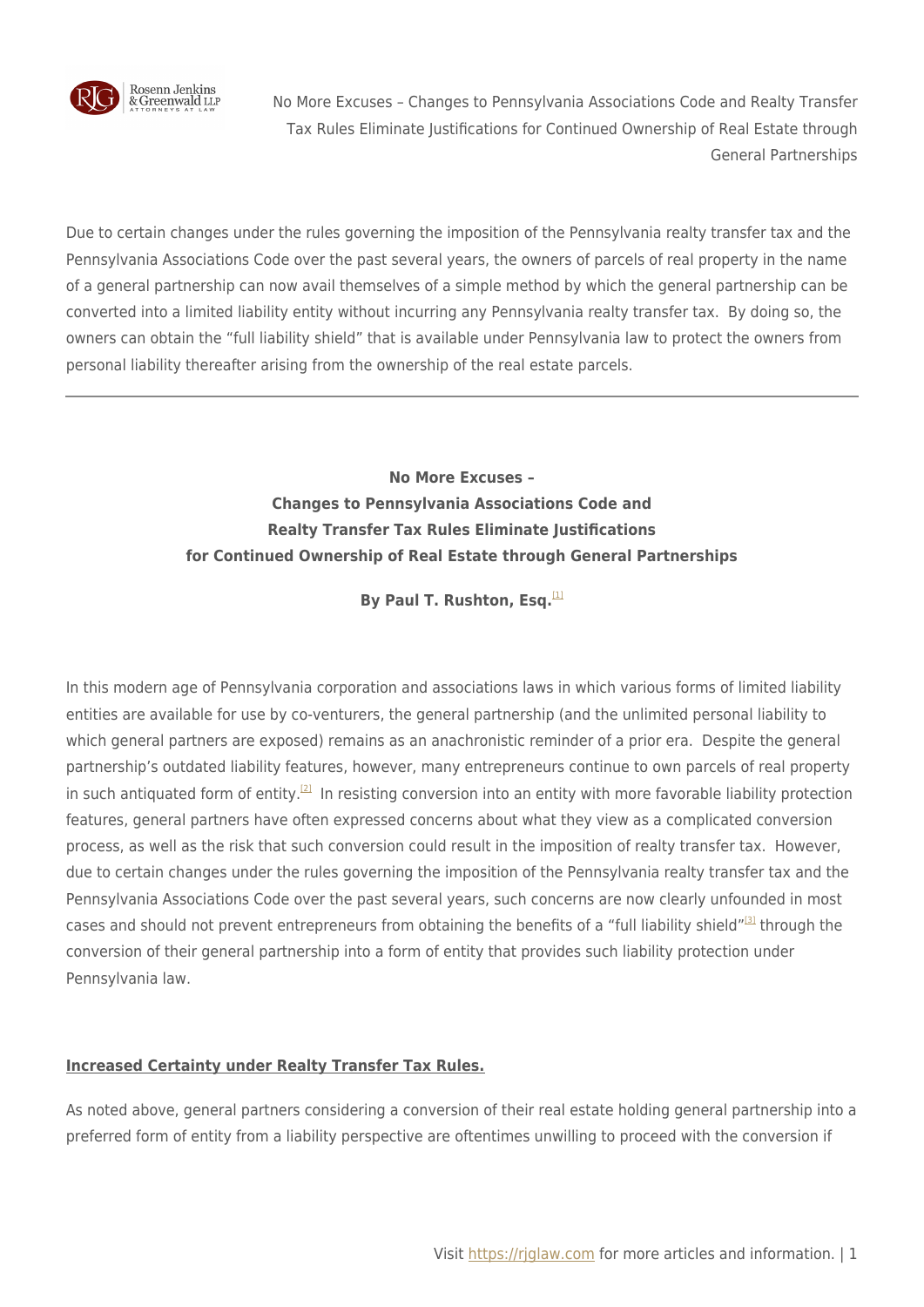

such transaction will result in the imposition of realty transfer tax. Unfortunately, before 2007, the realty transfer tax regulations in effect did not exempt a transaction of such type from the imposition of realty transfer tax. Instead, taxpayers were forced to rely for such purpose on the Pennsylvania Commonwealth Court decision in the Exton Plaza case<sup>[\[4\]](#page--1-0)</sup> and several Pennsylvania Department of Revenue letter rulings<sup>[\[5\]](#page--1-0)</sup> that enumerated criteria for determining if a "conversion" of a general partnership into another form of entity would result in the imposition of realty transfer tax. The lack of clear guidance on this subject often dissuaded general partners from proceeding with a conversion for fear that realty transfer taxes might be imposed as a result of the transaction.

The Pennsylvania Department of Revenue ultimately eliminated such uncertainty in realty transfer tax regulations promulgated in 2007. The regulations established a "confirmatory deed" exemption<sup>[\[6\]](#page--1-0)</sup> that provides, inter alia, that a deed made without consideration for the sole purpose of confirming an entity's existing real estate ownership following a conversion of the entity is not taxable, provided that certain criteria are met.<sup>[\[7\]](#page--1-0)</sup>

With such tax treatment assured, general partners can now proceed with a conversion with confidence that the transaction will not result in the imposition of realty transfer tax, provided that the clearly-enumerated requirements of the "confirmatory deed" exemption are met.

## **New and Simpler Options for Conversion under Pennsylvania Associations Code.**

Prior to the Association Transactions Act<sup>[\[8\]](#page--1-0)</sup> becoming effective on July 1, 2015, another factor that contributed to a general partner's reticence about a conversion into a form of entity that provided the "full liability shield" was the lack of a simple "conversion" method under Pennsylvania law. Unlike certain other states, Pennsylvania law at that time did not allow for a general partnership to convert into a form of entity providing such liability protection in a single step.<sup>[\[9\]](#page--1-0)</sup> Rather, a multi-step process was required at that time to accomplish a conversion of a general partnership into a form of entity that afforded such protection. For example, in order to convert a general partnership into a limited liability company prior to July 1, 2015, general partners would need to form a new "shell" limited liability entity and then merge the general partnership into the newly formed limited liability company. Although the multi-step processes required under Pennsylvania law at that time were not overly burdensome in practice, general partners would often decide against a conversion due to the perceived complications of the procedures.

With the enactment of the Association Transactions Act, however, Pennsylvania's Associations Code was amended to include a simple, one-step conversion process.<sup>[\[10\]](#page--1-0)</sup> Consequently, a Pennsylvania general partnership can now be "converted" into another form of entity, such as a limited liability company, under Pennsylvania law simply by filing a Statement of Conversion with the Pennsylvania Department of State.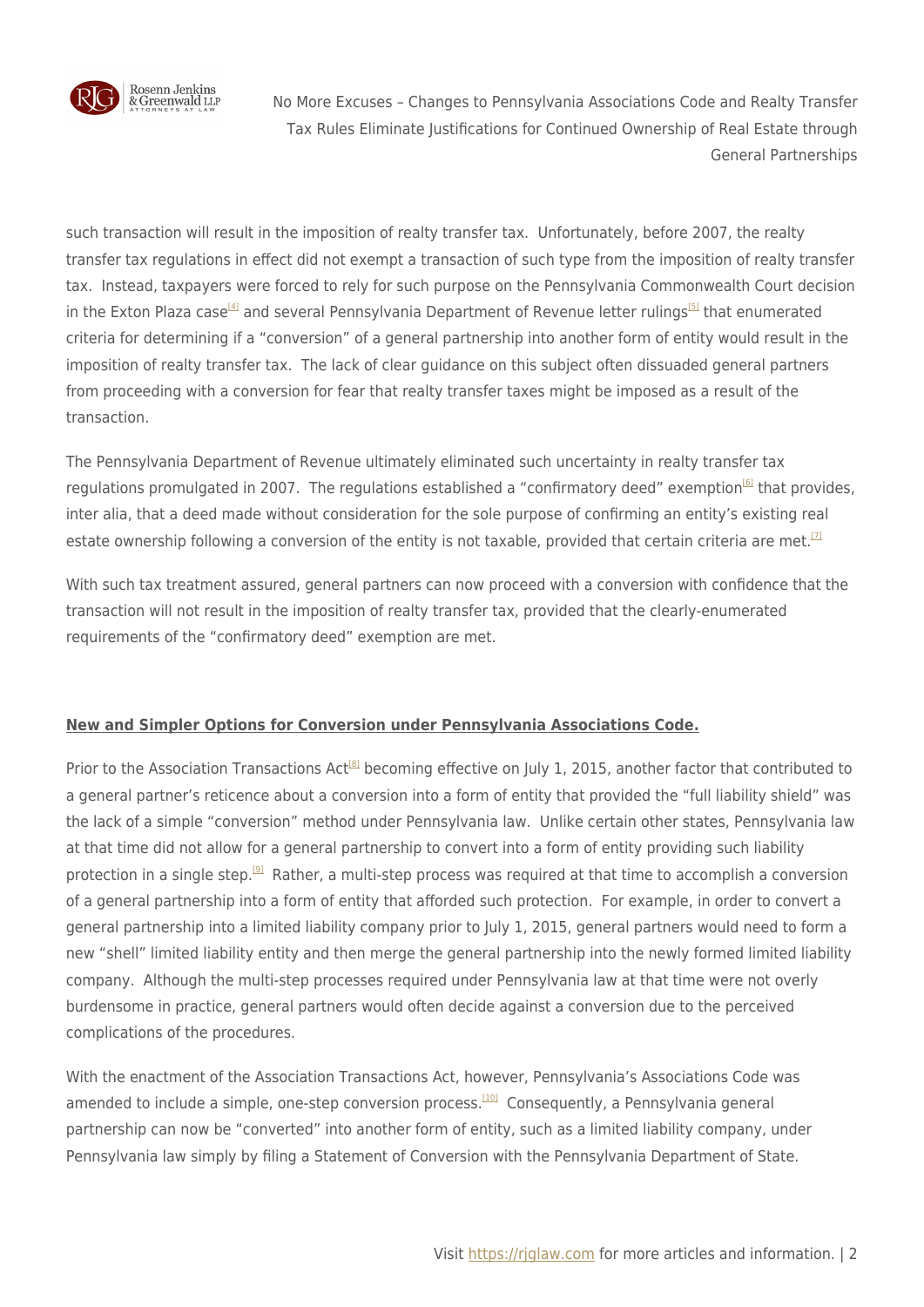

The amendments to the Pennsylvania Partnership Code that were effectuated by Act 170 of 2016 also established an additional option for a real estate holding general partnership to obtain the protections of the "full liability shield" under Pennsylvania law. Specifically, through Act 170's extension of the "full liability shield" to a limited liability partnership, the current Pennsylvania Partnership Code now permits general partners to obtain such liability protection by simply filing a Statement of Registration with the Pennsylvania Department of State under Chapter 82 of the Partnership Code.<sup>[\[11\]](#page--1-0)</sup>

As a result of the above changes, Pennsylvania law now affords general partners a number of simple methods for converting a general partnership into an entity with the desired liability protection features.

## **Conclusion**

In light of the changes to the Pennsylvania realty transfer tax rules and the Pennsylvania Associations Code described above, there are no more viable excuses for most entrepreneurs to resist the conversion of their real estate holding general partnership into a form of entity that affords its owners the "full liability shield" under Pennsylvania law. Accordingly, it is now increasingly advisable for general partners to revisit (or consider for the first time) with their legal and tax advisors the potential conversion of their real estate holding general partnership into one of those forms of entity.

[1] Paul T. Rushton, Esq. is a partner with the law firm of Rosenn, Jenkins & Greenwald, LLP and chairs its Business & Finance Department. Paul practices exclusively in the area of corporate law and frequently counsels clients on choice of entity issues. He is a member of the Title 15/Business Associations Committee of the Section on Business Law of the Pennsylvania Bar Association. This Article was previously published in the most recent Pennsylvania Bar Association Business Law Section newsletter.

[2] Real property is typically held in a general partnership either because the parcel was purchased before the availability of limited liability entities under Pennsylvania law or the persons purchasing the parcel in general partnership form desired a simple governance model and/or were unwilling at the time of such purchase to form a limited liability entity to obtain the protections thereof.

[3] Under the "full liability shield" under Pennsylvania law, an owner of an entity is not personally liable, directly or indirectly, by way of contribution or otherwise, for any debt, obligation, or other liability of the entity solely by reason of being an owner of the entity. See, e.g. 15 Pa.C.S. §§8204, 8633, and 8834(a).